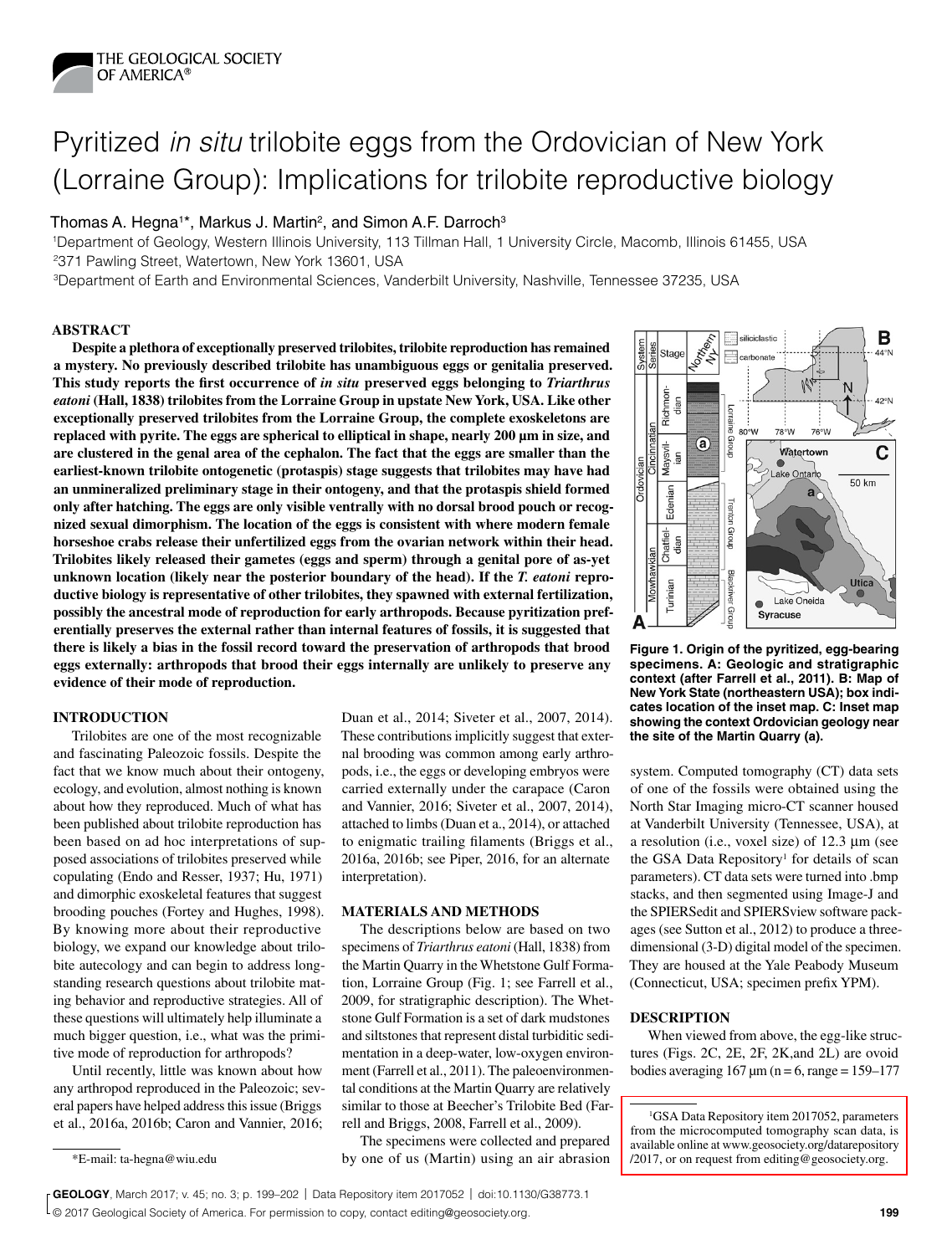

**Figure 2. Pyritized specimens of** *Triarthrus eatoni* **from the Ordovician Whetstone Gulf Formation (Lorraine Group), upstate New York (USA). A: Ventrally preserved specimen (Yale Peabody Museum [YPM] 535703) showing nine eggs in the specimen's left genal angle. B: Ventrally preserved specimen (YPM 535704) showing four eggs in the specimen's right genal angle. C: Close-up of the egg-bearing region from the specimen in B. D: Close up of the egg-bearing region from the specimen in A. E: Scanning electron microscopy (SEM) image of the eggs from the specimen in A and D. Note that the perspective is twisted ~180° from that in D. F: SEM image of an egg from E. G: Close-up SEM image of the egg surface from F. Note the dominant framboids and rare euhedral crystals of pyrite. H: Close-up of a limb from A. Note the dominant framboids and rare euhedral crystals of pyrite. I: SEM image of a disarticulated cranidium (YPM 238366) that was replaced with pyrite. J: SEM image showing the replacement fabric from I. Note the dominant euhedral crystals of pyrite. K–M: Dorsal digital reconstruction of the specimen in A derived from microcomputed tomography scan data. L: Ventral reconstruction. M: Left-ventral reconstruction. Scale bars in A and B are 5 mm long; scale bars in C and D are 2 mm long.**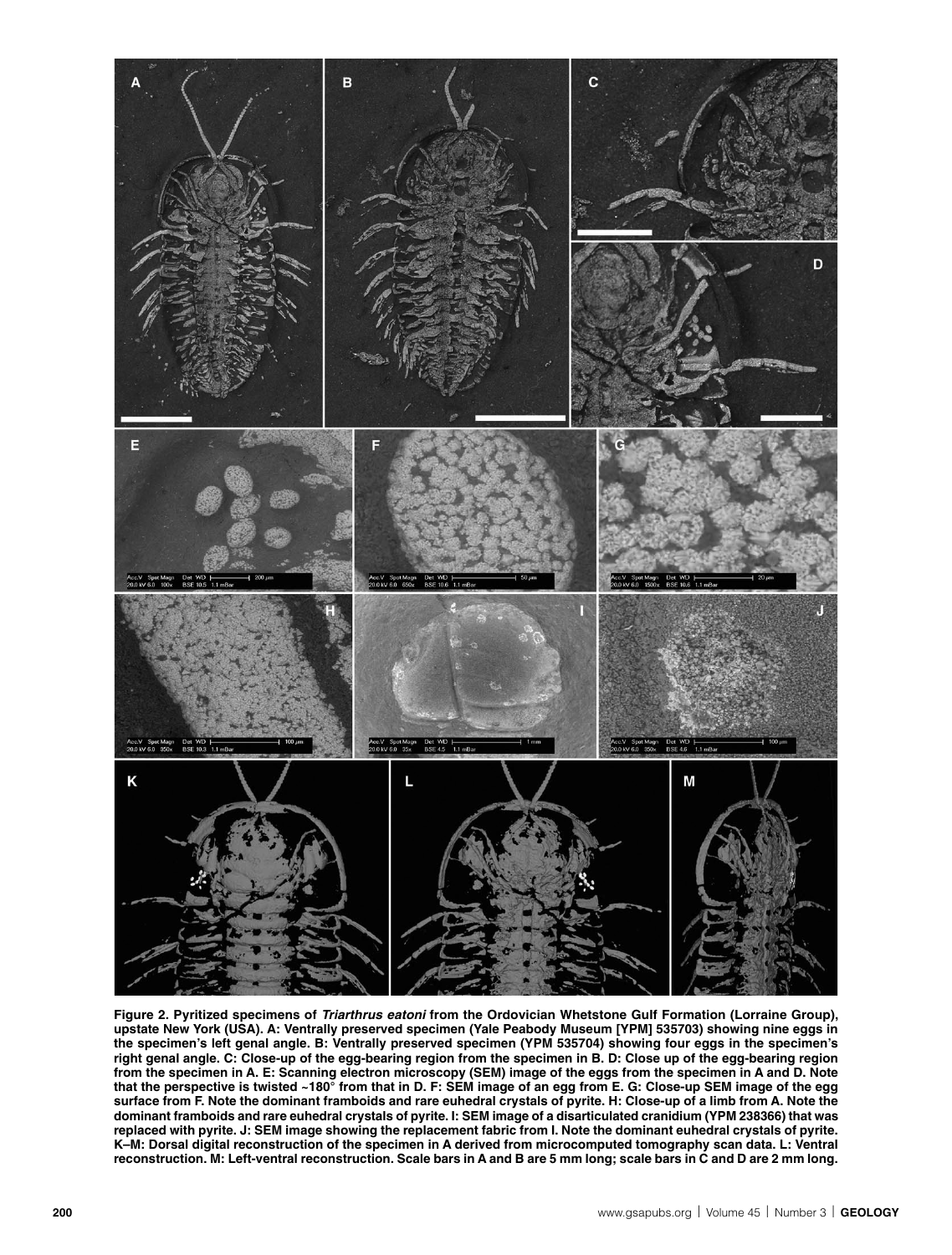µm) in length along long axes. When viewed from the side, they are compressed much like the trilobite itself (which is compressed along the dorsal-ventral axis). The structures appear solid in the micro-CT scan data with no internal detail preserved. They are replaced dominantly with framboidal pyrite and rare euhedral pyrite crystals (Figs. 2F and 2G). This is similar to the pattern of pyritization observed for the trilobite legs (Fig. 2H), but is different than that observed for the exoskeleton (dominated by euhedral crystals with rare framboids; Figs. 2I and 2J). The eggs have thus far only been identified on the underside of cephala belonging to *T*. *eatoni*. They are located in the genal angle set away from the doublure of one side of the cephalon (the egg-bearing side varies from trilobite to trilobite). The eggs have been observed in clusters of three to nine eggs. This is likely a low estimate; eggs may have been accidentally destroyed during the air abrasion preparation process, or additional eggs may remain hidden in the sediment (although micro-CT scans have not yet revealed any hidden masses of eggs). There is no evidence for any sort of connecting filaments or egg pouch that would indicate how the eggs were attached to the cephalic region.

Due to the small number of specimens available for study, there is no observed relationship between the size of the trilobite and presence of eggs, or proportion of egg-bearing specimens.

## **DISCUSSION**

The structures described here do not fit alternate interpretations. They are too large to be microbial fossils. Their distribution on the exoskeleton would be puzzling for a type of small epibiont, a fecal pellet, or localized pyrite growth. Thus, the structures more readily fit an egg interpretation. Their size, though small, is within the size range known from other modern arthropods (e.g., Shen and Huang, 2008; Thiéry and Gasc, 1991) and fossil arthropods (Duan et al., 2014; Siveter et al., 2014). Notably, the eggs are somewhat smaller than the earliest growth stage of trilobites, the protaspis. Edgecombe et al. (2005) illustrated triarthrinid trilobite protaspids that were  $\sim 600 \mu m$  long, and Månsson and Clarkson (2012) illustrated olenid protaspids that were as small as  $\sim$ 270  $\mu$ m. This difference in size suggests that trilobites may have an early, unmineralized stage in their life cycle that preceded the protaspis phase. They are nearly the same size as the enigmatic phaselus larva attributed to trilobites by Fortey and Morris (1978). The eggs are quite small compared to the body size of *T*. *eatoni*: although the eggs of the Cambrian bradoriid arthropod *Kunmingella douvillei* are approximately the same size as *T*. *eatoni* eggs, its body is much smaller (giving *K*. *douvillei* proportionally larger eggs; Duan et al., 2014). The number of eggs carried by *T*. *eatoni* is rather small by arthropod standards

(e.g., *K. douvillei*), but overlaps with the range of variation observed for the Cambrian arthropod *Waptia fieldensis* (Caron and Vannier, 2016).

While carrying eggs on the head may seem unusual, it is far from unknown in arthropods. Fortey and Hughes (1998) proposed that trilobites brooded their eggs in anterior cephalic pouches. One of the trilobites' closest living relatives, the horseshoe crab, carries its unfertilized eggs internally within a prosomal ovarian network within the head (Hong, 2011), though they do not brood them externally.

This is not the first time that supposed trilobite eggs have been putatively identified; however, it is the first time that eggs have been positively identified in association with a body fossil. This firmly establishes the identity of the eggs. Previous putative trilobite eggs have lacked such a close association with a body fossil (Barrande, 1872; Lin et al., 2006; Wetzel, 1968). Barrande (1872) reported some egglike structures in the glabela of *Parabarrandia crassa* (Barrande, 1872), but they were housed in an area now known to have held the gut tract (Lerosey-Aubril et al., 2012) and have since been reinterpreted as fecal pellets (Brunthansová and Kraft, 2003). The egg-like structures reported by Billings (1870) and Walcott (1879, 1881) are from thin sections and have been treated with skepticism (Raymond, 1920).

If these structures are indeed eggs, what can we infer about trilobite biology from them? First among the inferences we can make is the position of the eggs: are we seeing eggs still inside the ovaries, or are they being held externally? Due to the fact that internal organs are not frequently preserved during the pyritization of Beecher's Bed trilobites (with the rare exception of putative gut tracts; see Cisne, 1981), the eggs are likely to be external to the body and within the same geochemical microenvironment that led to the pyritization of the exoskeleton. Trilobites may have had innocuous paired genital pores hidden at the base of one of the anterior appendages, much like modern horseshoe crabs, rather than external genitalia. If this suggestion is true, the location of the eggs in the genal angle and the comparison with modern horseshoe crabs suggest that the location of the paired genital pores was near the back of the cephalon (as suggested by Raymond, 1920). No exceptionally preserved trilobite has ever preserved evidence of external genitalia or specialized appendages for sperm transfer or carrying eggs, supporting the idea of innocuous genitalia and thus external fertilization. Almost no exceptionally preserved arthropods from the early Paleozoic preserve any evidence of external genitalia (eurypterids are the exception to this; they have well-known genital appendages; see Kamenz et al., 2011). Having genital pores makes it unlikely that trilobites engaged in any sort of copulation (i.e., intercourse with

a penetrative organ; for examples of supposed copulating trilobites, see Endo and Resser, 1937; Hu, 1971) and even less likely that they had internal fertilization (Fortey and Hughes, 1998). Thus, it is ambiguous whether the eggs present in the specimens are fertilized. It is possible that trilobites may have had internal fertilization via exchange of spermatophores, but they certainly had no specialized morphology to pass along the spermatophores. Thus, external fertilization was likely for trilobites, and was probably the primitive mode for fertilization in Arthropoda.

In the past, authors seem to have imprinted the idea of mammalian-style sex onto their interpretations of trilobite reproduction, going so far as to interpret some specimens as being fossilized in the act of copulation (Endo and Resser, 1937; Hu, 1971). These trilobites with fossilized eggs preserved make it exceedingly unlikely that any trilobites will be discovered in copula, because animals without external genitalia generally do not copulate. Instead, trilobites may have spawned like horseshoe crabs, with males clustering by females to ensure fertilization. This is supported by accumulations of trilobite exoskeletons that have been previously interpreted as possible evidence of spawning behaviors (e.g., Karim and Westrop, 2002).

A number of fossil arthropods known from the early Paleozoic preserve evidence for carrying their eggs (or developing young) externally (Briggs et al., 2016a; Caron and Vannier, 2016; Duan et al., 2014; Siveter et al., 2007, 2014). One might be tempted to infer from these that external brooding was the norm for early Paleozoic arthropods. However, there is a possible taphonomic bias at play. External structures, as opposed to internal organs, are much easier to preserve and interpret. Arthropods that did not brood their young would not preserve any evidence of reproductive behaviors; this would be indistinguishable from males or nongravid females from species that practiced brooding of young. Arthropods that laid eggs and left them are unlikely to be preserved in association with their eggs.

#### **ACKNOWLEDGMENTS**

We thank D. Clark, B. Dasno, P. Isotalo, D. Martin, G. Martin, P. Regel, A. Simpson, and T. Vivian for their considerable help with field work. D.R. Clark helped with the scanning electron microscopy work and donated specimens for study. Hegna acknowledges numerous helpful conversations with colleagues. Comments from J.B. Bailey, L. Laibl, R. Lerosey-Aubril, and an anonymous reviewer helped improve this manuscript. S. Butts and J. Utrup helped with specimen numbers.

#### **REFERENCES CITED**

- Barrande, J., 1872, Systême silurien du centre de la Bohême, Ière Partie: Recherches paléontologiques, I: Prague, J. Barrande, 647 p., doi:10.5962/bhl .title.14776.
- Billings, E., 1870, Notes on some specimens of Lower Silurian trilobites: Quarterly Journal of the